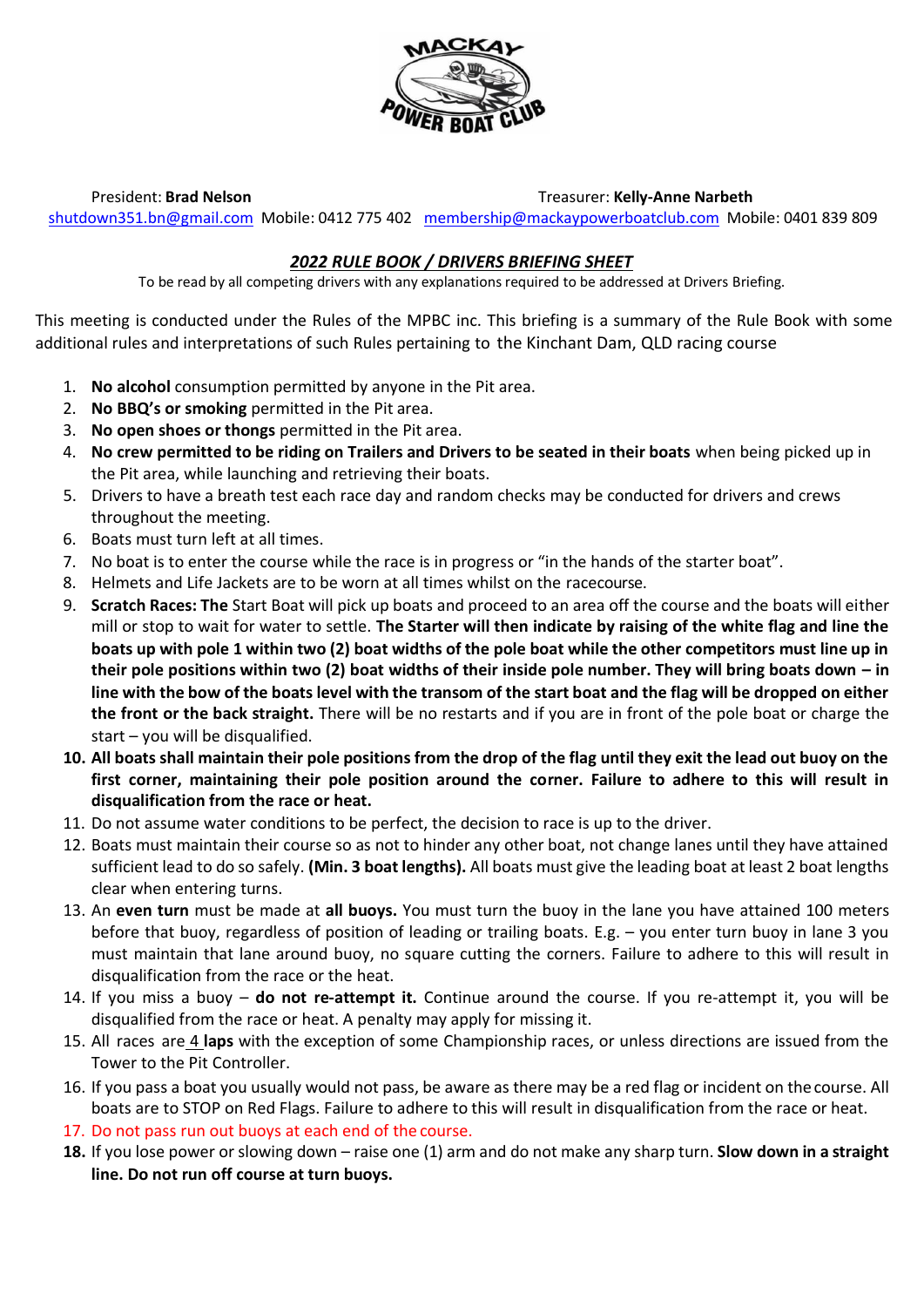- **19. If you are involved in an incident where you are thrown from your boat, into the water, you will be picked up by the Rescue Boat and taken from the water in the Rescue Basket or floated into the Rescue Craft, no exceptions, and will be assessed by the on-board Paramedic.**
- 20. All boats to finish on the chequered flag regardless of what lap you are in.
- 21. When the race is finished, continue around the course until black flag is shown from the Tower or Duty Boats. (Do not go past run out buoys or across the course and do not return to the bank until the Black Flag has been displayed).

#### **22. Distress Signals**

- Slow Down raise 1 arm
- Steering Loss raise both arms
- Immediate Assistance stand & wave
- Boats with Cockpits **Open canopy & Signal Tower if no signal** the race will be Red

flagged.

### **25. Flags**

| $\bullet$ | <b>Blue Peter</b>                    | 3 minutes to Zero (for clock starts)                                 |
|-----------|--------------------------------------|----------------------------------------------------------------------|
|           | White                                | <b>Start Flag</b> $-$ in the hands of the starter (pole boat starts) |
|           |                                      | 1 minute to start (for clock starts)                                 |
|           | Green                                | <b>Race in Progress</b>                                              |
|           | Yellow                               | 1 Lap to go                                                          |
| $\bullet$ | <b>Chequered</b>                     | Finish (All Boats regardless of what lap)                            |
|           | <b>Black</b>                         | <b>Recall (Do not return to the bank until displayed)</b>            |
| $\bullet$ | <b>Red Cross on White Background</b> | Caution (Keep racing but be aware of an incident on the              |
|           |                                      | Course)                                                              |
|           | Red                                  | STOP and wait instruction from the Tower.                            |
|           |                                      |                                                                      |

### **26. Protests**

To be lodged on the appropriate form available from the Tower with \$100.00 to the Officer of the Day.

# **27. Radio Communications**

All boats and crew using Radio Communications are to be assembled in a common area, under the control of a Marshall, who will monitor any conversation. **The only conversation to the driver while in the hands of the starter and while the Race is in progress shall be Safety Calls to the Driver, which Flags are displayed or in the event of an Emergency e.g. Fire – where a boat is stopped on the course. Any breach of this Rule shall mean disqualification from the race or heat.**

# **Abuse of any officials – will not be tolerated. Boat Owners and Driver will be disqualified for the day and a Yellow Card will be issued immediately.**

These are to be used in their entirety, but may have minor changes depending on the course and Club conditions, eg drop of Blue Peter for events where only pole boat starts.

I acknowledge the above rules and briefing notes and agree to abide by these and participate at my own risk, I do not hold Mackay power boat club inc liable for any potential loss or damage to my vessel or personal injury to myself. I acknowledge this by signing below.

|                                                                                  | Date |       |       |  |
|----------------------------------------------------------------------------------|------|-------|-------|--|
| Alcohol breath analysis: Pass / Fail Tester signature: _________________________ |      | Date: | Time: |  |